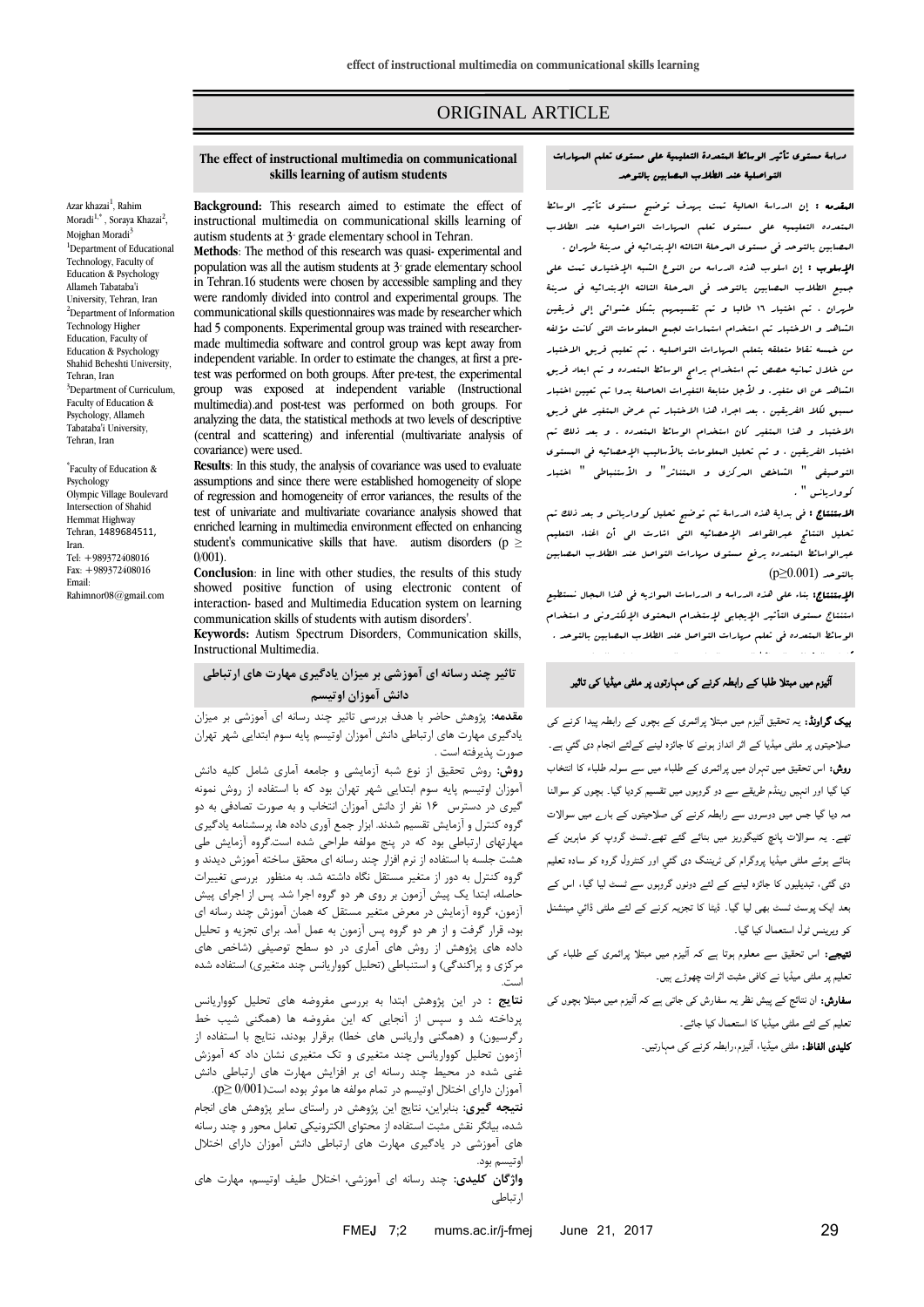# **INTRODUCTION**

Autism spectrum disorders expression is domain of growthnervous disorders which contains dedicated diagnosis of autism, Asperger syndrome and pervasive growth disorders that haven't been identified in other species (1).autism spectrum disorders are part of 5 growth –nervous disorders set that contains primary defects in social skills and interactions, relationships , limited interests , and standard behavior templates. One of the special groups whom have a lot of problems at communicational skills are autism students. In autistic children the growth and formation of communicational skills have many defects and limitations which need instructional and therapeutic intervention  $(2-3)$ . Without social competence, people experience isolation and depression. Deficits in social reciprocity, emotional expression, and joint attention are seen in very young children with ASD; these deficits impede early learning (4). and continue into adolescence and adulthood without intensive intervention.

Individuals with Autism Spectrum Disorders face extreme challenges in the area of communication (5). Communication skills is a core deficit in persons with Autism Spectrum Disorders (6). Communication skills are important and complex skills that are often taken for granted. Speech allows individuals to communicate their basic needs, share ideas, express rage, and explain their emotional states (5).

Simultaneously with technology development, the necessity of use of present opportunities in improving the disable and special people life has become more important.

The usage of information and communication technology can change appropriate opportunities in order to reach the instruction program goals independently (7).Technology can provide a great deal of support for individuals with Autism Spectrum Disorders. Technology can be a great aid for persons with Autism Spectrum Disorders because it is customizable. It can be configured in a variety of different ways, and used to solve a variety of problems (5).

This technology for students with special needs should be a blended element from educational program which was related to students independently (8). The use of visual artifacts has been shown to reduce cognitive challenges, social disabilities, and assist users with communication and functional life skills (9). The most central items which is discussible is that multimedia is a great development information and communication technology. Technology tools are fascinating, unique, and portable; they support the principles of Universal Design—multiple means of representing information, acting, expressing, and engaging (10).

Multimedia are noticeable because of their great usages and their effect on participants(11). Computer and multimedia is a valuable part of technology for student which simultaneously and uniformly provides different sources of information like text, voice, picture, music, animation and causes experience and is a stimulus for them in order to improve and develop their communicational and verbal skills (12).

Instructional Multimedia can motivate the a learner,

 $\frac{1}{2}$ 

encourage attention, serve as an extrinsic reward, collect data on performance and level of interaction, mediate social interaction between the therapist and the individual with Autism Spectrum Disorders, monitor imitation and learning, and serve as an assistant in therapy (13,14)

The most important advantage of multimedia in comparison to other educational forms is flexibility at providing information and quick access at providing feedback. The most important usage of multimedia is contribution to student learning and their literacy (15).

The improvement of instructional program for special people should Be part of main efforts of every society in order to provide them life beside other normal people (16).For this purpose, such people need special instruction. Special instruction provides facilities and equipment's for disable, and special people. One of the important goals of special education, beside the education improvement and achievement, is increasing their skills. At not for future these students should work at society and this requires that they has learned necessary communicational skills and reach an acceptable social growth.

In addition, Different researches has showed that defect at communicational skills is main characteristic of autism children and about soy of these children never research the ability of applied use of language and communicational skills (17) and many of behavioral traits a with autism such as aggression, self-stimulatory and self-damage are the secondary result of communicational insufficiency. Many of autism children can't understand the bilateral nature of communication which contains the communication between speaker and listener and will not reach whatever they want (18). On the other hand, present research shows that instruction of appropriate ways for communication establishment to these children decrease such behavioral problem (19) and in the future, They will show better performance at independent life and communication and this issue improve social and academic performance of them (20).Innovation at instructional methods is one of the new ages features. And use of computer at contexts, especially, autism instruction is an inevitable effect.Istructional program with Computer may never substitute book and blackboard but these program for children which learn better with pictures and voice are more understandable and correct use of appropriate programs may cause noticeable changes in their learning  $(21)$ .

According to national research advisory, many of autism children have better visual processing and they can use pictorial symbols as a way for establishing applied communication. So, instruction of communicational skills with multimedia is one of the useful program which helps all the students at social and personal adequacy, growth at job skills, life skills and social adjustment (18).

Many studies show that autism people are able to use virtual environment (20). Parsons & Mitchel (2003) study showed that autism people can learn simple Social skills with helping of virtual environment .Moor et al (2000) has shown that computers provide appropriate opportunities for learners and with increasing learning motivation make them able to act at challenging learning situation , and engage in solving problems(22).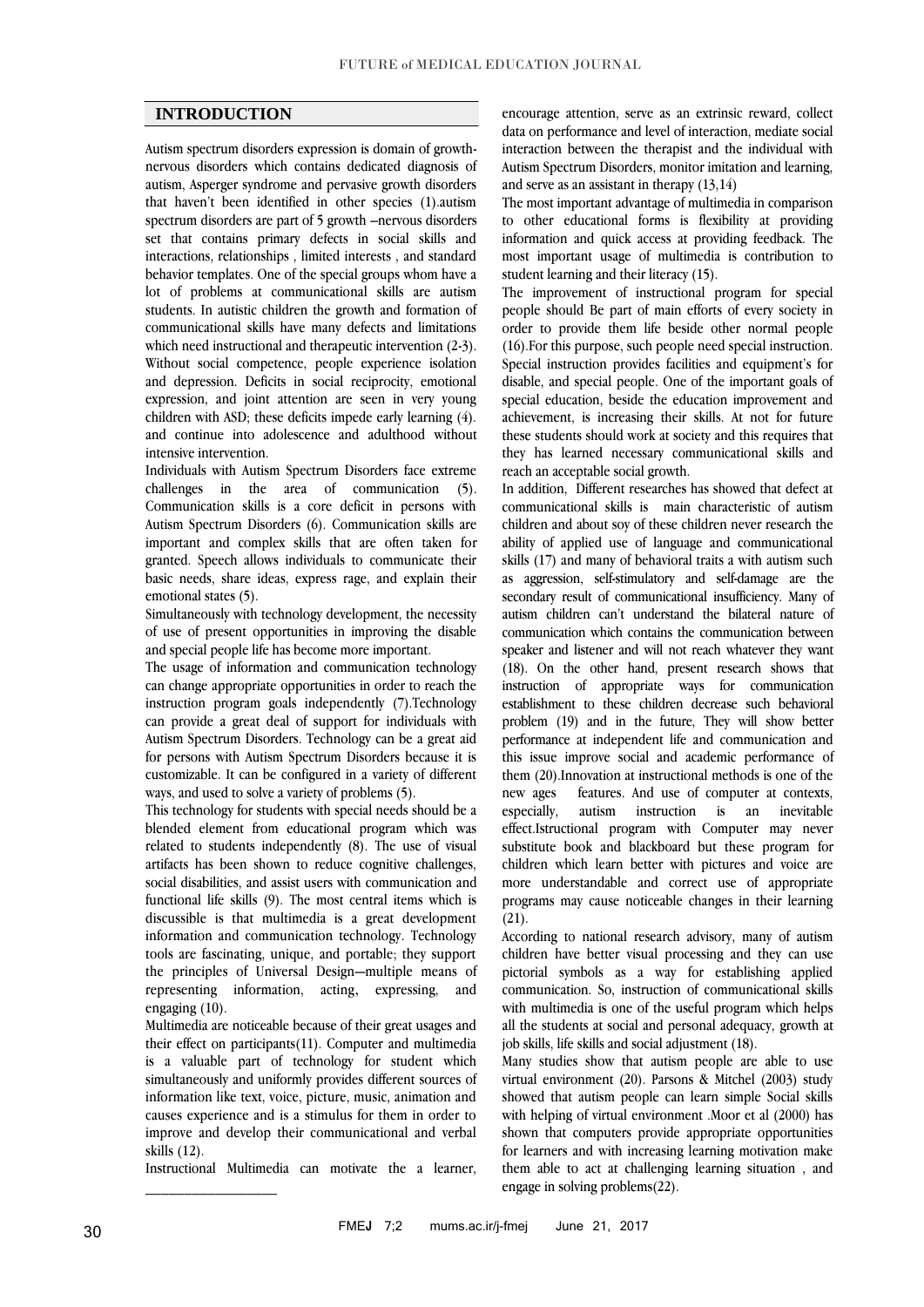Moradi (2013) performed a research with the title of effect of multimedia instruction on autism student social skills learning at first grade of elementary school in Tehran. The population were all the students of first grade of elementary and with accessible sampling, 16 autism students were selected and appointed into experimental and control group. The result showed that multimedia software had positive and significant effect on social skill growth of autism (21).

Zarei zavaraki et al (2012) performed a research with the title of "instructional effect of multimedia on math learning and retention of girl student with mental retardation "with quasiexperimental method. The population were students of fourth grade with mental retardation in Arak in 2009. The sample were 16 people and were appointed into experimental and control group randomly. The experimental group was trained by researcher made software. The result showed that multimedia instruction affected on increasing of math learning at fourth grade students with mental retardation (23).

Gharibi (2009) performed a research with the title of "effect of instructional multimedia on math concepts learning and retention of fourth grade educable students with mental retardation .with quasi-experimental method. The software was made by the researcher and the concept which was trained by the software was the concept of multiplication. In that research, the population was all the girl student with mental retardation at fourth grade in Arak. Whom were appointed into experimental and control groups randomly. The result showed that the students whom were trained by multimedia and common instruction had better learning and retention (24).

Bahmani zadeghan Jahromi et al (2010) performed a research with the title of "the survey of social skills instruction effectiveness on autistics behaviors and autism children social growth", with quasi – experimental method. The experimental group was exposed at social skills instruction with the social stories method for 4 months at 56 section. The results showed that social skills instruction with social stories decreased autistic behaviors and social growth improvement at participants(25).

Nouroozi and et al (2011) have done a study as" the effect of multimedia education on learning and reminding math lesson of elementary fifth grade depressed students' " with using quasiexperimental design method. The researcher test and researcher's multimedia software have been used based on multimedia designing principle for collecting data. The achieved results of this study showed that applying multimedia software in teaching math concepts in autistic students was more efficient than classic approaches (26).

Cheng way (2010) performed a study on "virtual learning environmental for helping autism social competition " , the sample was 3 autisms, it took 17 days and the result showed that virtual learning environment increase the autism social interaction and competition, in other word virtual learning environment had a positive significant effect on social interaction and competition(27).

wainer and Ingersoll (2010) accomplished a research as "the effect of computer technology for social teaching skills to

 $\frac{1}{2}$ 

mental disable people. They showed in this research that using computer technology like cooperated computer programs (multimedia) and virtual environment can be effective in improving and developing student's communicative and social skills (28).

Khan (2010) performed a research abut "effect of multimedia on learning of students with different needs" the sample were 14 students under 11 with autism or down syndrome. The result showed that multimedia system whose special objectives is on definite disability has a positive effect on learning and increases learning (29).

Raise a et al (2010) has done a study as "using information technology based on multimedia in teaching mathematics to brain cripple and mental disable students in elementary school. In this research two students were examined. They used series of multimedia of solve and exercise for one of these two students in order to improve math skills. One of these students was Mental Disable and other brain paralysis .this solving and exercising multimedia was inside a system based on a web in order to protect learning. Using multimedia instead of note book for solving math problems led to have positive view for learning math lesson of students who used multimedia. Moreover researches observed that these students were more independent , interested and endeavor and they could learn mathematic concept by exercise solving multimedia and showed more interest in themselves to continue work(30).

With this description and regarding to mention research and its consequences the importance and necessity of computer role and especially instructional multimedia in teaching and learning process for special students especially autism students become obvious. With regarding to this research purpose that is survey of instructional multimedia effect on communicational skills learning of third grade autism student in Tehran, the following hypothesis is developed: Instructional multimedia is effective on communicational skills learning of third grade autism student in Tehran.

### **METHODS**

This research is an applied research in which the quasiexperimental pattern is used. The statistical population is all the autism girl student who are at elementary school in academic year 2013-2014 in special institutes in Tehran. Failure to recognize this type of disorder and refusing or rejecting parents to enroll their students in special centers is an important factor which shows their participants are low. Therefore, based on teacher's ideas and based on Delava (2009) Research Methods in Psychology and Educational science, available sampling was used to measure the communicative skills of autistic students. Considering the small size of the participants, the sample of this study involved 16 Elementary school students from Payke Honar selected randomly and they were divided into one experimental group (8) and one control group(8). In order to observe research ethics and the subject rights and based on volunteering participation, the present study shows that information included were related to research purposes. Inclusion criteria of the research involve students who have intellectual average or higher (90 or higher) and they have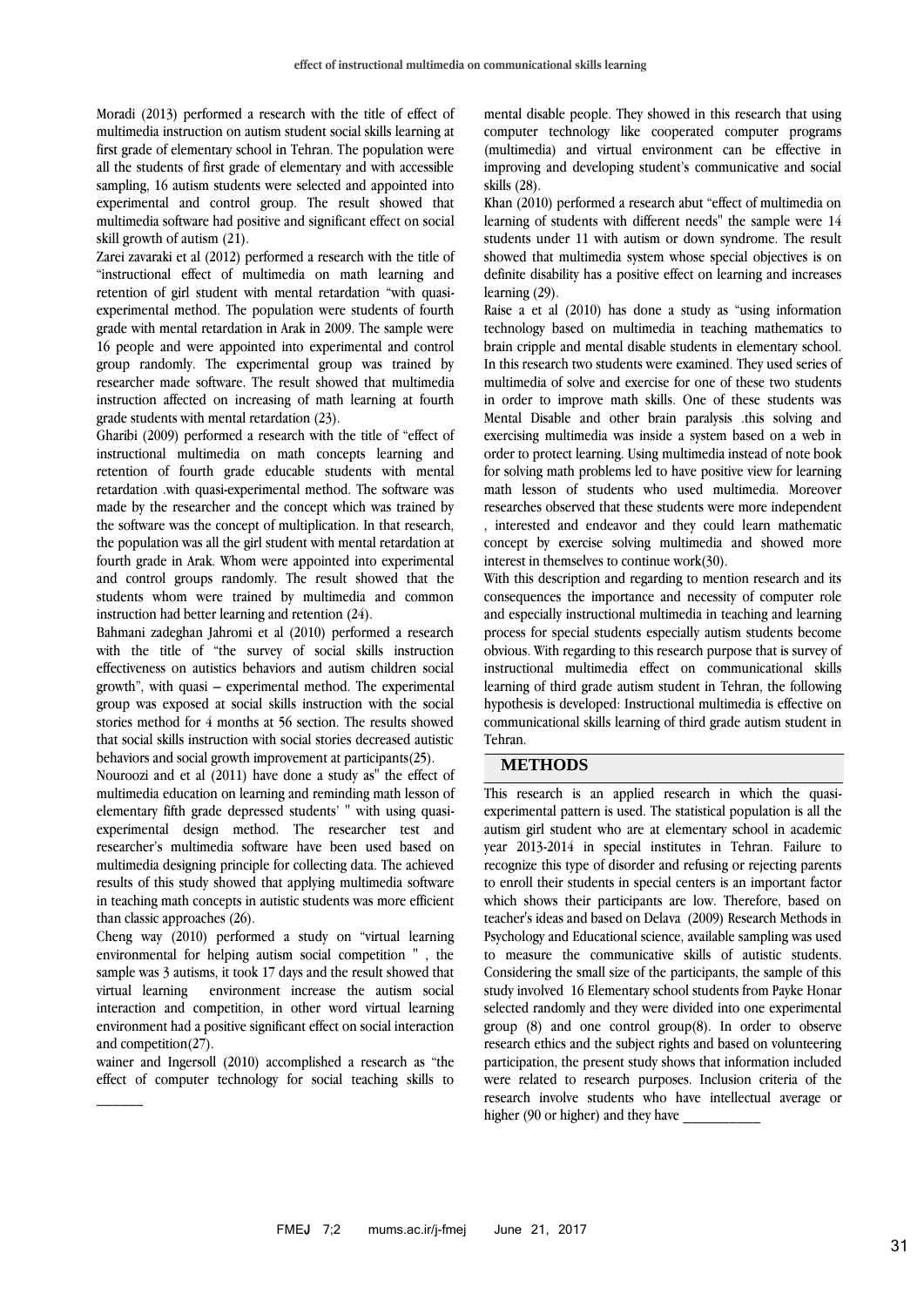one type of autism spectrum disorders. Exclusion criteria include students with multiple disabilities and students who are below IQ average.

The research instrument is a research-made questionnaire that is related to measure communicative skills. This test involves 5 dimensions (Respect to others, sociability, empathy and understanding the motivation of others and our behaviors, finding a good friend and responsibility) and it has 40 items that measure 5 scales of communication skills. Every item ranges from yes, no and sometimes and the scale was graded numerical point or value 5/0, zero and 25/0 respectively. (Table 1).

For calculating the validity of this questionnaire ,the content

validity and the specialists idea was used and for defang the reliability , the cronbach reliability coefficient method and with Spss software ,the ./83 correlation coefficient for the data was shown . It's important to mention that the research made questionnaire was used as both pre-test and post-test.

The purpose of communicational skills instructional program in multimedia form were: Respect for others and collaborative interaction with them, sociality and social present, Empathy and behavior motivation understanding self and others, making friend, responsibility .the instructional program(Table 2) was performed at 8 section for 45 minute in experimental group at special institutes in Tehran.

| <b>Table 1. Characteristics of Questionnaire</b>                     |                              |                                                    |  |  |  |  |  |
|----------------------------------------------------------------------|------------------------------|----------------------------------------------------|--|--|--|--|--|
| Component                                                            | number of<br><b>Ouestion</b> | <b>Ouestion</b>                                    |  |  |  |  |  |
| Respect to others                                                    | 5                            | 24-25-26-27-28                                     |  |  |  |  |  |
| Sociability                                                          | 11                           | 13-14-15-16-17-18-19-20-21-22-23                   |  |  |  |  |  |
| empathy and understanding the motivation of others and our behaviors | 12                           | $1 - 2 - 3 - 4 - 5 - 6 - 7 - 8 - 9 - 10 - 11 - 12$ |  |  |  |  |  |
| finding a good friend                                                |                              | 34-35-36-37-38-39-40                               |  |  |  |  |  |
| Responsibility                                                       | 5                            | 29-30-31-32-33                                     |  |  |  |  |  |

| Table 2. Multimedia instructional program |                                                                                                                                                                                                                                                                                                                                                                                                                                                               |  |  |  |
|-------------------------------------------|---------------------------------------------------------------------------------------------------------------------------------------------------------------------------------------------------------------------------------------------------------------------------------------------------------------------------------------------------------------------------------------------------------------------------------------------------------------|--|--|--|
| section                                   | <b>Purpose</b>                                                                                                                                                                                                                                                                                                                                                                                                                                                |  |  |  |
| First section                             | Introduction and acquaintance with group member and provide explanation about multimedia software.                                                                                                                                                                                                                                                                                                                                                            |  |  |  |
| Second section                            | make students acquainted with how to communicate with other and become friend with them (in this section,<br>our purpose was training student with multimedia, how to communicate with other, play with each other at<br>playtime, not be aloof, share their properties with with their friends.                                                                                                                                                              |  |  |  |
| Third section                             | make students acquainted with respect styles to others and collaborative interaction with them (in this section,<br>the purpose was training students with multimedia to say hello to parents and friends, counsel with them, not<br>hurt their friends and help each other at their homework.                                                                                                                                                                |  |  |  |
| Fourth section                            | make students acquainted with collaboration at social activities and integration with other (in this section, the<br>purpose was training students with multimedia to be self-confident and be interested in cultural activities and<br>courage to be assertive, for example, help others, do homework with each other in school, discuss about<br>lesson with teacher and other students at class and be able to express an opinion when others are present. |  |  |  |
| Fifth section                             | Make students acquainted with sympathy and openness to other (in this section, our purpose was training<br>students with multimedia to understand and feel other's inner experience. And be in others shoes, whatever<br>they like for themselves, like it for others, if their friend is sad, speak with him, ask about its reason and try to<br>eliminate it.                                                                                               |  |  |  |
| Sixth section                             | make students acquainted with responsibility for their works and be accountable and dutiful and if they are<br>appointed to do something, they do it correctly and regularly (in this section, the purpose was training<br>students with multimedia specially animation how to go get dressed, wash their face and hands before and<br>after eating, if their parents ask them to do something, they do it, do their homework.                                |  |  |  |
| Seven section                             | Make students acquainted with social and norms and acceptance and partiality of them. (in this section, our<br>purpose was training students with multimedia about norms which are at society in order to have better<br>communication with other for example, while crossing the street, pay attention to traffic lights, observe<br>other's turn, avoid absurd works which cause rejection from others.                                                     |  |  |  |
| Eighth section                            | When learning and performance improve that user can interact with content significantly (in this section, the<br>purpose was giving interaction test from experimental group about trained items which is one of the features<br>of this multimedia ,so curriculum items and material multimedia ,and at last, learner responses are received<br>and feedback is given.                                                                                       |  |  |  |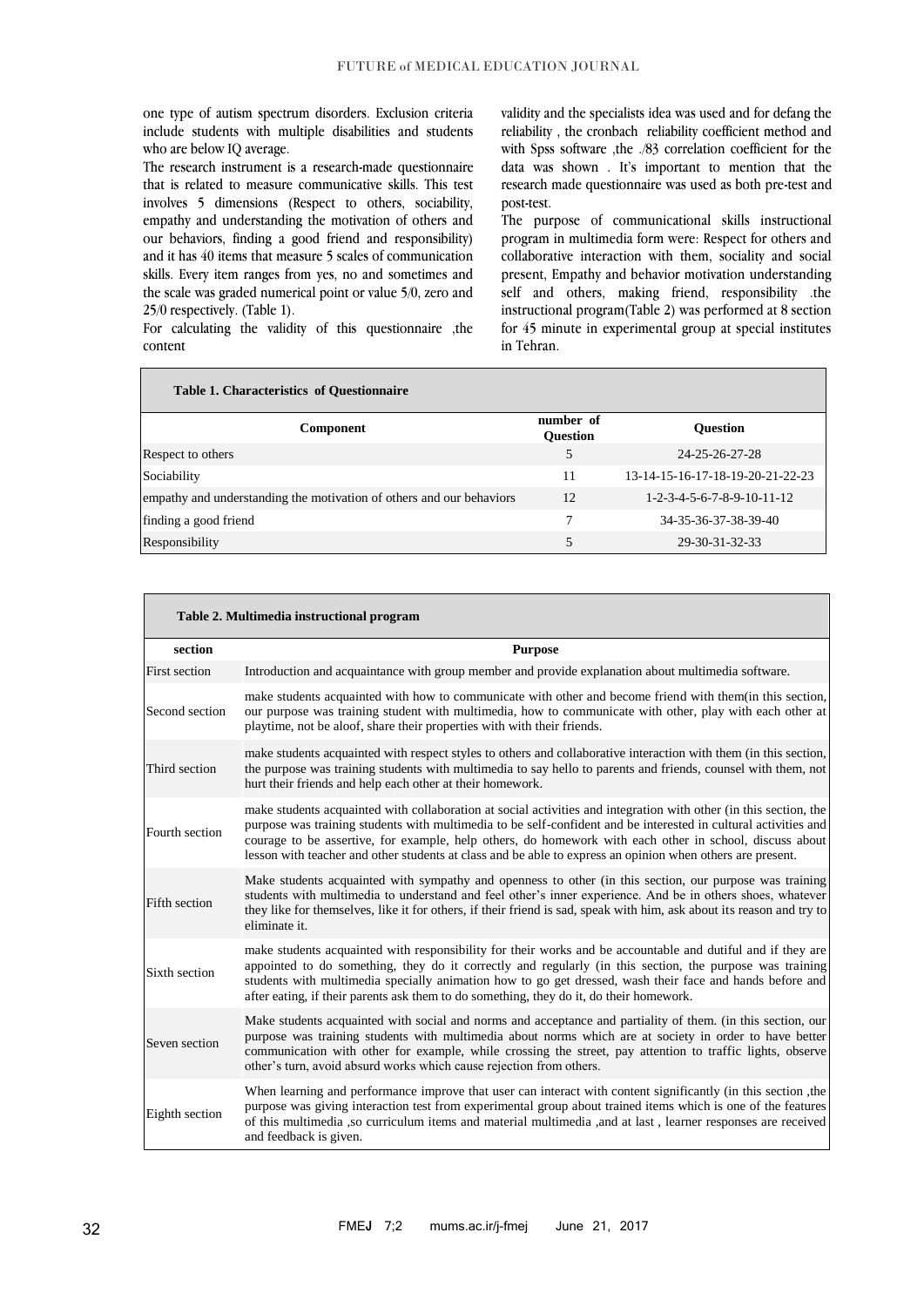# **RESULTS**

Two method were used in analyzing data: A .descriptive statistic , which involves average and standard deviation in pre-test and post-test separation ,is in two groups ,experimental and control and total sample .B .deductive statistic : in order to compare two control and experimental group from the viewpoint of getting regarded grade average after survey hypothesis used from method Multivariate and univariate analysis of covariance a. Data were analyzed using SPSS version 20.

**Statistical description of variable and indexes in groups** In this section at first, the description of indexes and variables is provided and then probability of group differences is estimated. The mean and standard deviation of communicational skills dimensions grade at pre-test and post-test in experimental and control group is reported.

As it is observed the experimental group mean at post – test in comparison to pre-test increase at all components.( Table 3) According to table2, it can be mentioned that instruction with multimedia increases respect skill to others and collaborative interaction with them , sociality and social presence, empathy and behavior motivation understanding self and other, making friend , accountability in autism student.

#### **Study defaults multivariate analysis of covariance**

In applying parametric statistic methods first, the hypothesis

of the test must be confirmed in order to use regarded test. so, first the hypothesis of variance analytic method observation independence, being normal the distributing dependent variable, homogeneousness variance, being linear the dependent variable and homogeneousness and covariation of regression slopes in different groups were studied. Being independent means that the grade of each person in companion and dependent variable, is independent from the grades of all other persons who are tested. this condition was conducted because the answer of these people who were tested was not affected by other ones.

This study revealed normal assumption using calmogrov Smirnov test and it showed that significant level of all dependent variables were higher than 0/05. Levine's test was used to evaluate homogeneity of variances and its  $f =$ 0.33 and significant level 0/25 was approved. The regression slope homogeneity means that the regression coefficient of dependent variable based on covariate variables among groups is the same as each other. ANOVA was used to verify this assumption for each of components and variance test showed  $f = 1.22$  and significance level (0/09). In order to research the equality of variance covariance matrices, Embox was used and its significant level was 0/78.

With regarding to presented pre-hypothesis sum, it was observed that the data of this investigation can enter to covariance analysis and the differences of these two groups in depended variable were surveyed.

Table 4 shows that after pre-test effect elimination with

| Table 3. mean and standard deviation of student communicational skills dimension grade at pre-test and post-test<br>in experimental and control group. |                    |           |               |       |                           |  |  |
|--------------------------------------------------------------------------------------------------------------------------------------------------------|--------------------|-----------|---------------|-------|---------------------------|--|--|
| scale                                                                                                                                                  | group              |           | <b>Number</b> | Mean  | <b>Standard deviation</b> |  |  |
| Respect for others and<br>collaborative interaction<br>with them                                                                                       | Experimental group | Pre-test  | 8             | 16/9  | 2/45                      |  |  |
|                                                                                                                                                        |                    | Post-test | 8             | 19/60 | 2/85                      |  |  |
|                                                                                                                                                        | Control group      | Pre-test  | 8             | 15/45 | 1/60                      |  |  |
|                                                                                                                                                        |                    | Post-test | 8             | 16/00 | 1/85                      |  |  |
| Sociality and social<br>present                                                                                                                        | Experimental group | Pre-test  | 8             | 6/25  | 0/90                      |  |  |
|                                                                                                                                                        |                    | Post-test | 8             | 9/90  | 1/80                      |  |  |
|                                                                                                                                                        | Control group      | Pre-test  | 8             | 3/90  | 0/85                      |  |  |
|                                                                                                                                                        |                    | Post-test | 8             | 4/60  | 0/75                      |  |  |
|                                                                                                                                                        | Experimental group | Pre-test  | 8             | 9/25  | 0/80                      |  |  |
| Empathy and behavior<br>motivation understand                                                                                                          |                    | Post-test | 8             | 13    | 1/60                      |  |  |
| self and others                                                                                                                                        | Control group      | Pre-test  | 8             | 8/5   | 1/06                      |  |  |
|                                                                                                                                                        |                    | Post-test | 8             | 8/75  | 1/25                      |  |  |
|                                                                                                                                                        | Experimental group | Pre-test  | 8             | 8/00  | 1/00                      |  |  |
| <b>Making Friend</b>                                                                                                                                   |                    | Post-test | 8             | 8/75  | 2/08                      |  |  |
|                                                                                                                                                        | Control group      | Pre-test  | 8             | 7/5   | 2/85                      |  |  |
|                                                                                                                                                        |                    | Post-test | 8             | 8/00  | 1/90                      |  |  |
| Responsibility                                                                                                                                         | Experimental group | Pre-test  | 8             | 13/25 | 0/90                      |  |  |
|                                                                                                                                                        |                    | Post-test | 8             | 17/50 | 1/50                      |  |  |
|                                                                                                                                                        | Control group      | Pre-test  | 8             | 13/85 | 0/90                      |  |  |
|                                                                                                                                                        |                    | Post-test | 8             | 14/00 | 1/85                      |  |  |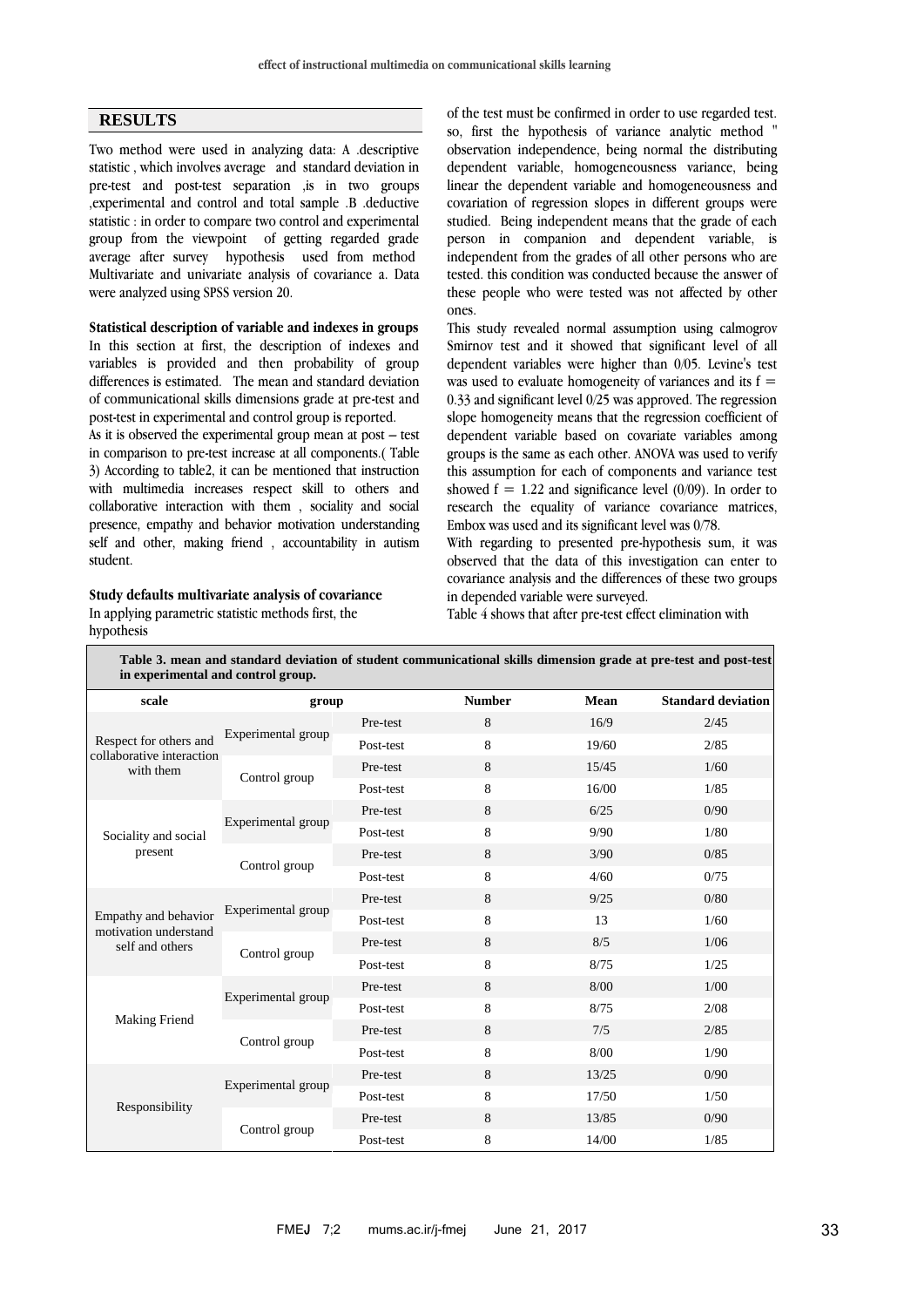multivariate covariance analysis method, there is a significant effect for"independent variable" multimedia instruction method factor. This effect shows that there is significant difference at least between one of communicational skill component at students whom were trained by multimedia method in comparison to control group student (Wilks lambda0/25,  $P < 0.05$ ).

It shows that multimedia education has significant effect on experimental group to increase the linear combination of communicative skills. To determine the differences between two groups regarding to the components of communication skills, table 4 presented the results of univariate covariance analysis in the context of multivariate analysis of covariance. Table 5 shows that with pretest variable effect elimination, the research hypothesis, the effect of multimedia instruction on communicable skills learning of 3rd grade autism student in Tehran is confirmed. As, it is observed in table 5, the significance level of all the components is smaller than 0/01 significance level which obtained from Reform Bnfrony (0/05 significance level division to five components of communicational component). So, with regarding to obtained means, it can be mentioned that with 99 percent confidence, experimental group communicational skills had increase (at components of respect to others and collaborative interaction, sociality and social presence, empathy and behavior motivation understanding self and others, making friend, Responsibility) in comparison to control group. In addition, the research statistical test power shows that with 98 percent probability the zero hypothesis is rejected correctly. The statistical power of communicative skills was 80 percent to 98 percent which showed that the null hypothesis is rejected at high power. The researcher can express that this hypothesis is confirmed 99%.

### **DISCUSSION**

This study aimed to investigate the effect of educational multimedia on the learning communicative skills of students who have autism spectrum disorder in Tehran. The results of the present study showed that multimedia training or education has effected on learning communicative skills of student and its components, including respect to others and participant interaction to them sociability, empathy, understanding the motivation of others and our behaviors, finding a good friend and responsibility.

The history of the field of Educational Technology involves a very careful study of more than 50 years of applying technology to educational problems, and it supports the following conclusions about the use of technology: no technology can fix an educational problem or supply a universal solution; the use of technology must match an identified need within the curriculum; teachers will always be more important than technology; and just because you can use technology, does not mean that you should use it  $(31)$ .

The impact of virtual environments on individuals with Autism Spectrum Disorders indicates that transfer, enjoyment, understanding emotions and social interactions is possible (32, 33 , 34). More studies were conducted on the use of different forms of technology with learners with Autism Spectrum Disorders. The studies provided support for the use of computers as a promising tool for motivating and improving the attention of autistic learners, reducing problem behaviors, increasing speech, and helping learners gain competence in other areas (35).

Overall, the results of this study consistent with the results of researchers such as Wainer & Ingersoll (28), Khan (29), Cheng (27), Raise (30), Moradi (21), Bahman Zadegan

Jahromi et al (25). Also Newton et al(36) Hayes et al(9)

| Table 4. communicational skill dimension post-test grade multivariate analysis of covariance in both group |                    |       |      |                         |                 |      |  |
|------------------------------------------------------------------------------------------------------------|--------------------|-------|------|-------------------------|-----------------|------|--|
| <b>Statistical Indicators</b><br>effect                                                                    | test               | value | F    | <b>Hypothesis</b><br>Df | <b>Error</b> Df | Sig  |  |
| Deferent two groups with<br>control effect pre-test                                                        | Pillai's trace     | 0/90  | 5/85 |                         |                 |      |  |
|                                                                                                            | Wilks lambda       | 0/25  | 5/85 |                         |                 |      |  |
|                                                                                                            | Hoteling's         | 5/85  | 5/85 |                         |                 | 0/04 |  |
|                                                                                                            | Roy's largest root | 5/85  | 5/85 |                         |                 |      |  |

| Table 5. the result of communicational skill components grade analysis of covariance on mean. |        |       |    |       |       |                          |
|-----------------------------------------------------------------------------------------------|--------|-------|----|-------|-------|--------------------------|
| <b>Statistical Indicators</b><br>variables                                                    | source | SS    | Df | F     | Sig   | <b>Observed</b><br>power |
| Respect for other and collaborative interaction                                               | Group  | 30/10 |    | 20/80 | 0/001 | 0/98                     |
| Sociality and social present                                                                  | Group  | 22/84 |    | 16/20 | 0/004 | 0/94                     |
| Empathy and behavior motivation<br>understanding self and other                               | Group  | 15/50 |    | 59/60 | 0/001 | 0/98                     |
| Making friend                                                                                 | Group  | 5/80  |    | 10/49 | 0/009 | 0/80                     |
| Responsibility                                                                                | Group  | 35/05 |    | 19/84 | 0/003 | 0/95                     |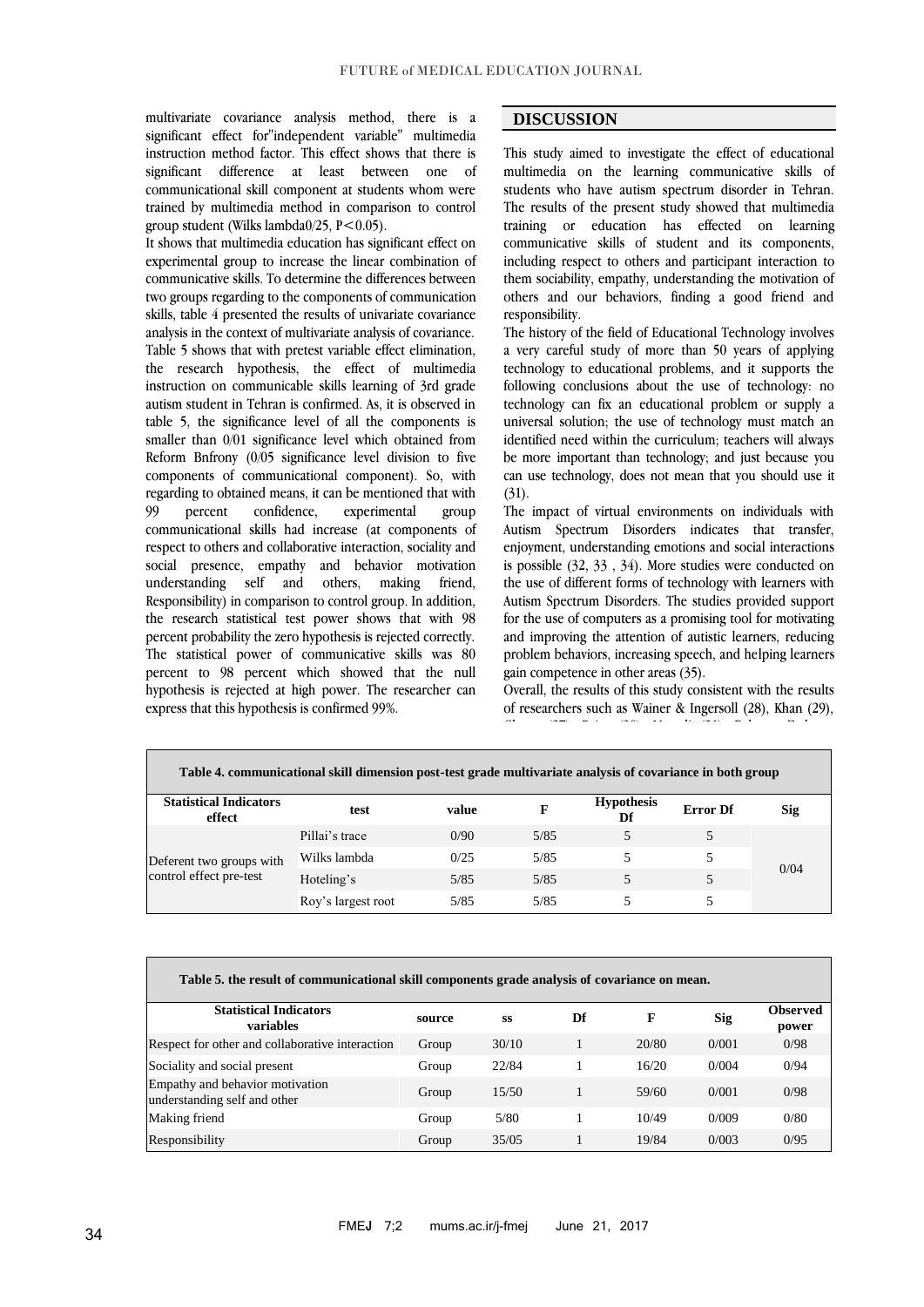pointed out educational technology, especially multimedia education and visual supports can be beneficial and effective to teach students who have specific educational needs, such as students with autism spectrum disorders. Autism students can follow learning hierarchy multimedia and without tiring, review the previous information. Pictures and charts can be real and interesting with computer and photos and voices look well. So when multimedia enter at autism children education, it has many advantages which shows the multimedia importance (37).Video Modeling is emerging as a promising intervention for teaching social skills, demonstrating performance, and helping learners with Autism Spectrum Disorders learn appropriate behaviors and language in group settings (34).

Based on Costa et al(14) view, educational technologies can be used to motivate learners, show self-esteem, strengthen attentions as external rewards and reinforcement, increasing performance and social interaction, mediating interaction between therapist and students with special needs, developing imitation and learning and act as an assistant. Also McCoy and Hermansen (38), Ayres and Langone (39) and Rayner (40) stated that in order to learn something, people who have autism disorders have relative consideration to visual stimuli and they can process this kind of stimuli better than other stimuli. Feil-Seifer and Matarié (41) define socially assistive robots as a hybrid between assistive robotics andsocially interactive robotics (SIR). The goal in SIR is effective interaction with a human being which allows the robot to provide assistance in rehabilitation, education, and convalescence.

The researches in Autism Research Institute indicate that watching cartoon and animation lay important role to improve children has autism. Therefore, using new method of teaching children can create beneficial view in the educational process.

On the other hand, computer-based assistive technologies and multimedia training or education and visual supporters decrease confusion, frustration and academic failure, show stability and predictability and increase student's ability to become independent to do homework (36). Information and interaction technology can play important role to form based on features such as individual education and consisting education or training with needs and learner's features (42). Visual scripts are recited by a learner in a natural setting and faded (43) over time Visual support reduces confusion and frustration, provides consistency and predictability, and increases a learner's productivity and independence completing tasks (36).

Using visual artifacts decreased cognitive challenges and social disabilities and it helped users to learn how to use practical and social skills in life (9).

According to available researchers, it can be concluded that multimedia as a new method of education or training can have specific effects on self-esteem and communicative skills of students, because it has different abilities such as applying several senses in the learning process, involving learners, making flexible learning environment and considering specific needs of children.

Limitations of the present study include time-consuming process of scenario planning and multimedia design based on Meyer's multimedia principles and characteristics of students with autism spectrum disorders. Researchers have to use personal computers to carry out the research.

Some evidences suggest that there are many schools which pay more attention to educational programs. So, this type of schools has more emphasize on educational skills and they spend low time and money on teaching or training communicative skills to students who have specific needs. Consequently, these students have lake of communicative skills and qualifications. Accordingly, it is proposed that teaching communicative skills through multimedia software is a part of educational programs and they teach students using the expert and teacher experiences in special schools and educational technologists. Based on findings of the present study, the Exceptional Education Department also will highlight designing and producing different lessons or books as multimedia and it will provide necessary conditions. As a last point, we can say that teachers use educational multimedia with existing traditional methods of teaching and learning for students who have special educational needs and apply them together. Therefore, it can be suggested that teachers and education officials use this new method to enhance student's communicative skills and self-esteem.

#### **REFERENCES**

 $\overline{\phantom{a}}$ 

1. Mulloy A, Lang R, Reilly M, Sigafoos L. Gluten-Free and casein-free diets in treatment of autism spectrum disorders systematic review. Res Autism Spectr Disord 2010; 4: 328-339.

2. Gray DE. Ten years on: A longitudinal study of families of children with autism. Intellect Dev Disabil 2002; 27(3): 215-22.

3. Ingersoll B, Schreibman L.Teaching reciprocal imitation skills to young children with autism using a naturalistic behavioral approach: Effects on language, pretend play, and joint attention. J Autism Dev Disord 2006; 36: 487-505.

4. Scott J, Baldwin W. Definitions and

characteristics of the spectrum. In: Zager D.<br>(editor). Autism spectrum disorders Autism spectrum disorders identification, education, and treatment.  $3<sup>''</sup>$ ed. Mahwah, NJ: Lawrence Erlbaum Associates; 2005: 173-228.

**Educational** communications and technology: Issues and innovations: Technology for learners with autism spectrum disorders. New York: Springer: 2015

6. Beals K, Hurewitz F. Language software for teaching semantics, grammar, and pragmatics to students with Autism. In: Boser K, Goodwin M, Wayland S. (editors). Technology tools for students with autism. Baltimore, MD: Paul H. Brookes; 2014: 107-  $23.7$ 

7. Fluorine L, Hégaret J. Information and communication technology and special educational needs. Zavaraki Zarei E, Jfrkhany F . (translators). Tehran: Avaye Noor; 2012. [In Persian].

8. Asparvhak A, Hilde Y. Information and communication technology and special educational needs. Zavaraki Zarei E, Velayati E. (translators). Tehran; 2013. [In Persian].

9. Hayes G, Hirano S, Marcu G, Monibi M, Nguyen D, Yeganyan M. Interactive visual supports for children with autism. Personal and ubiquitous computing 2010; 14: 663-83.